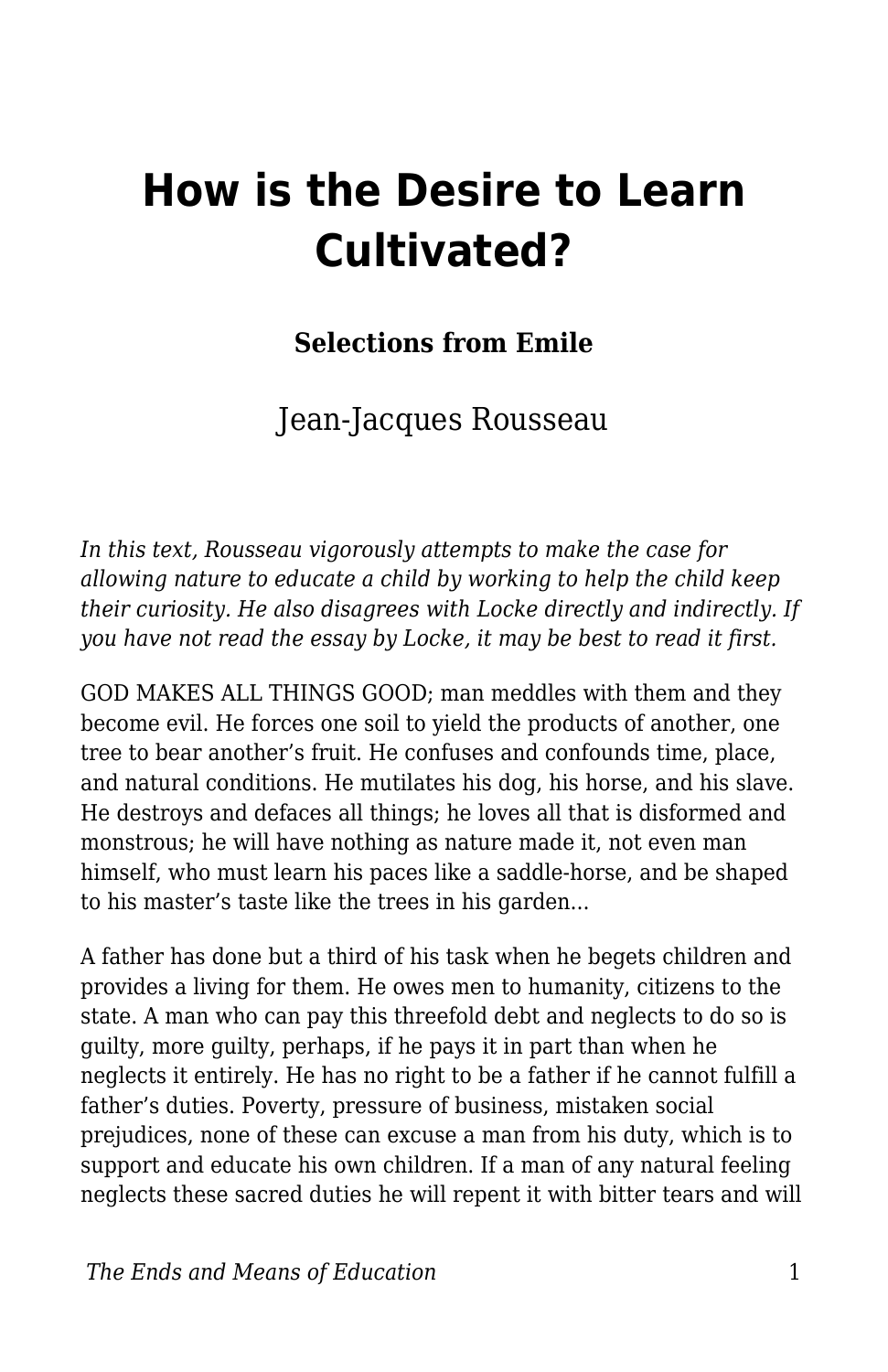never be comforted...

The children's first tears are prayers, beware lest they become commands; he begins by asking for aid, he ends by demanding service. Thus from his own weakness, the source of his first consciousness of dependence, springs the later idea of rule and tyranny; but as this idea is aroused rather by his needs than by our services, we begin to see moral results whose causes are not in nature; thus we see how important it is, even at the earliest age, to discern the secret meaning of the gesture or cry...

#### **Reflection Question**

What kind of responsibility do we have to work to understand others?

Whatever you do, your actual authority can never extend beyond your own powers. As soon as you are obliged to see with another's eyes you must will what he wills. You say with pride, "My people are my subjects." Granted, but what are you? The subject of your ministers. And your ministers, what are they? The subjects of their clerks, their mistresses, the servants of their servants. Grasp all, usurp all, and then pour out your silver with both hands; set up your batteries, raise the gallows and the wheel; make laws, issue proclamations, multiply your spies, your soldiers, your hangmen, your prisons, and your chains. Poor little men, what good does it do you? You will be no better served, you will be none the less robbed and deceived, you will be no nearer absolute power. You will say continually, "It is our will," and you will continually do the will of others.

There is only one man who gets his own way--he who can get it singlehanded; therefore freedom, not power, is the greatest good. That man is truly free who desires what he is able to perform, and does what he desires. This is my fundamental maxim. Apply it to childhood, and all the rules of education spring from it...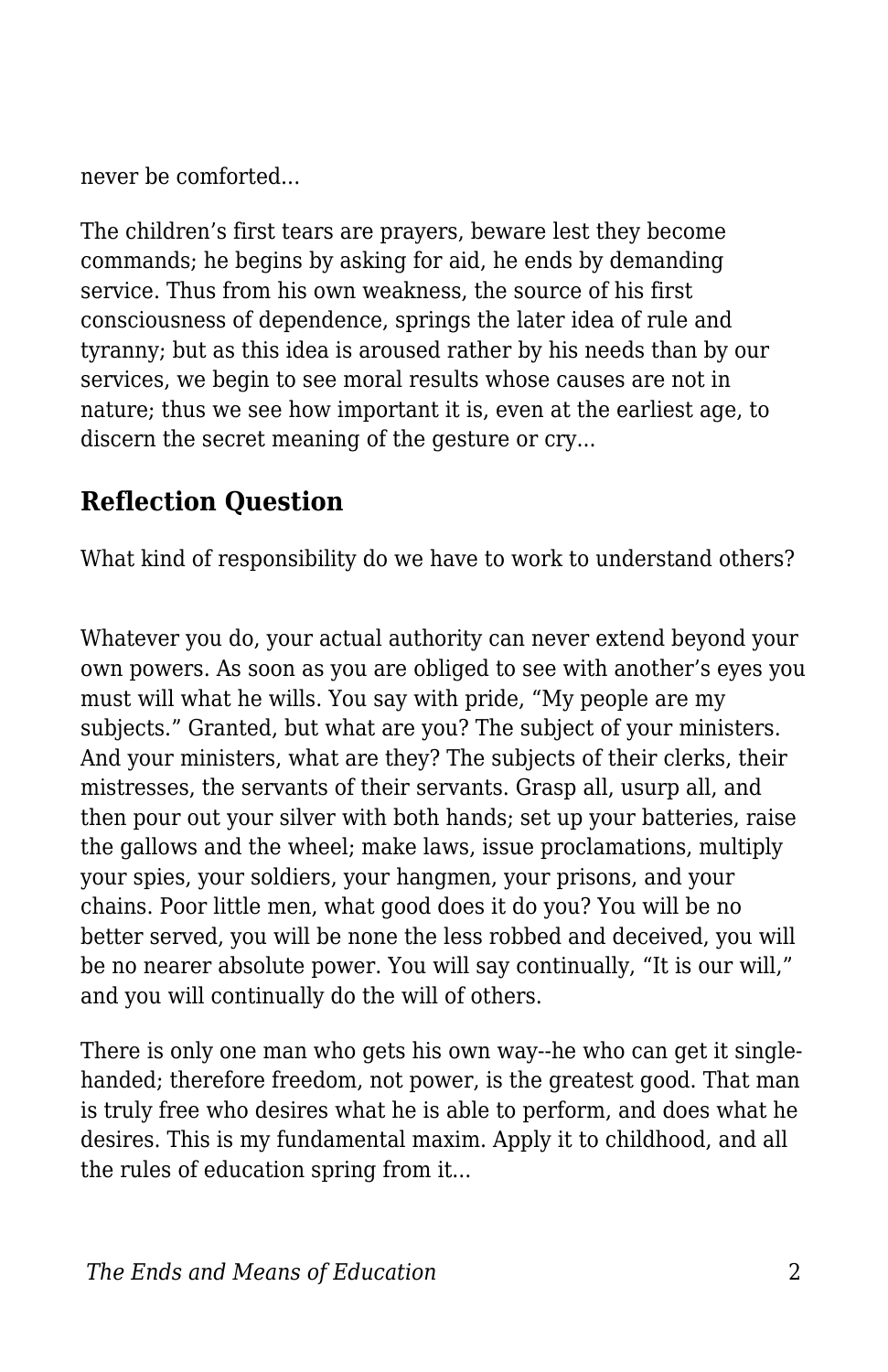#### **Reflection Question**

Is this fundamental axiom consistent with your vision of the best means of providing an education?

These are weighty considerations, and they provide a solution for all the conflicting problems of our social system. There are two kinds of dependence: dependence on things, which is the work of nature; and dependence on men, which is the work of society. Dependence on things, being non-moral, does no injury to liberty ad begets no vices; dependence on men, being out of order, gives rise to every kind of vice, and through this master and slave become mutually depraved...

Give him, not what he wants, but what he needs. Let there be no question of obedience for him or tyranny for you. Supply the strength he lacks just so far as is required for freedom, not for power, so that he may receive your services with a sort of shame, and look forward to the time when he may dispense with them and may achieve the honor of self-help...

If his words were prompted by a real need you should recognize it and satisfy it at once; but to yield to his tears is to encourage him to cry, to teach him to doubt your kindness, and to think that you are influenced more by his importunity than your own good-will. If he does not think you kind he will soon think you unkind; if he thinks you weak he will soon become obstinate; what you mean to give must be given at once. Be chary of refusing, but, having refused, do not change your mind...

Man naturally considers all that he can get as his own. In this sense Hobbes' theory is true to a certain extent: Multiply both our wishes and the means of satisfying them, and each will be master of all. Each child, who has only to ask and have, thinks himself the master of the universe; he considers all men as his slaves; and when you are at last compelled to refuse, he takes your refusal as act of rebellion, for he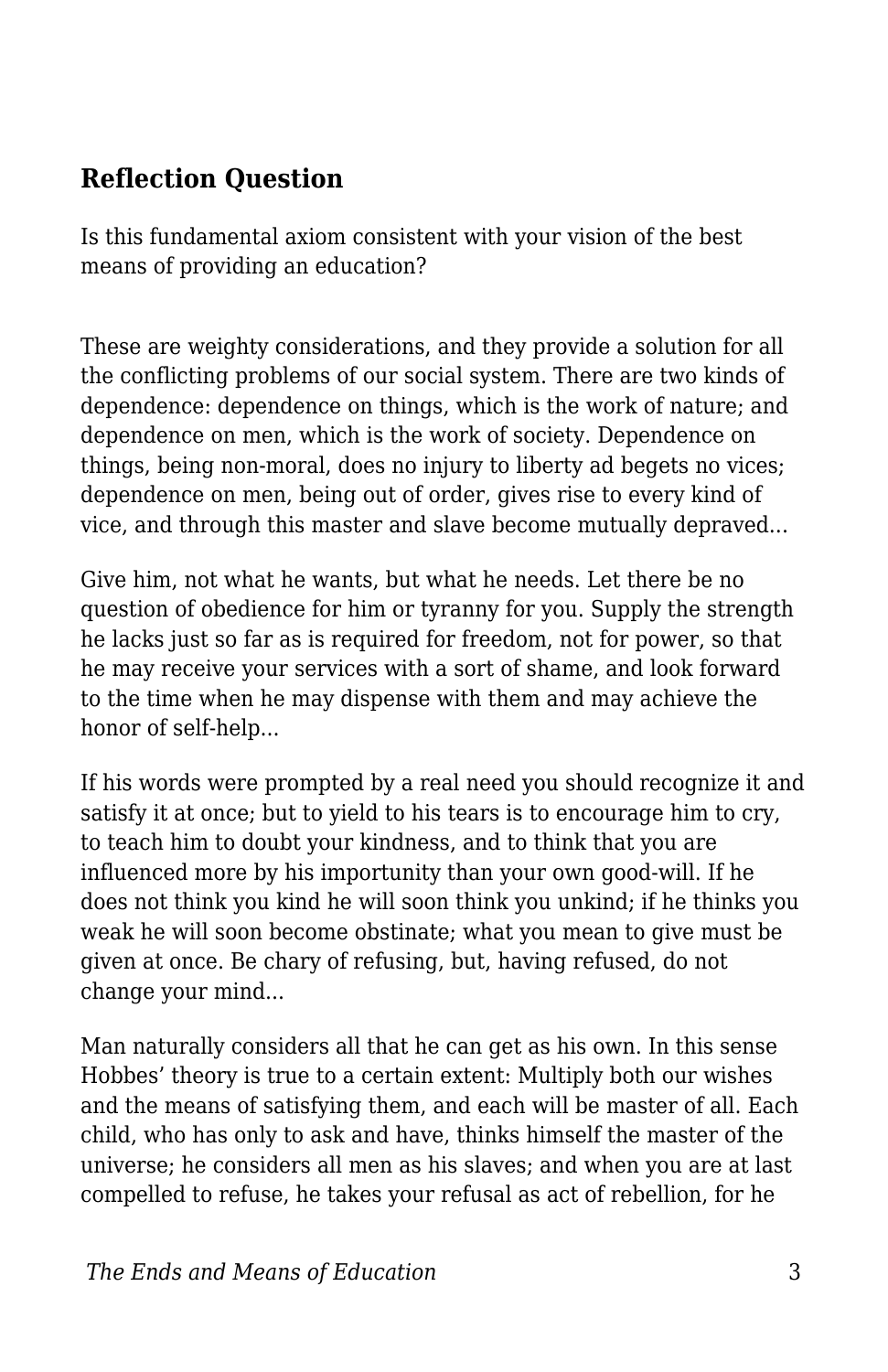thinks he has only to command...

If children are not to be required to do anything as a matter of obedience, it follows that they will only learn what they perceive to be real and present value, either for use or enjoyment; what other motive could they have for learning?...

People make a great fuss about discovering the best way to teach children to read. They invent "bureaux" [a case containing letters] and cards, they turn the nursery into a printer's shop. Locke would have them taught to read by means of dice. What a fine idea! And the pity of it! There is a better way than any of these, and one which is generally overlooked-- it consists in the desire to learn. Arouse this desire to your scholar and have done with your "bureaux" and your dice-- any method will serve...

Not till his strength is in excess of what is needed for selfpreservation, is the speculative faculty developed...

You will make him stupid if you are always giving him directions, always saying come here, go there, stop, do this, don't do that. If your head always guides his hands, his own mind will become useless...

Your scholar is subject to a power which is continually giving him instruction; he acts only at the word of command; he dare not eat when he is hungry, nor laugh when he is merry, nor weep when he is sad, nor offer one hand rather than the other, nor stir a foot unless he is told to do it; before long he will not venture to breathe without orders. What would you have him think about, when you do all the thinking for him? He rests securely on your foresight, why should he think for himself? He knows you have undertaken to take care of him, to secure his welfare, and he feels himself freed from this responsibility. His judgment relies on yours...

As for my pupil, or rather Nature's pupil, he has been trained from the outset to be as self-reliant as possible, he has not formed the habit of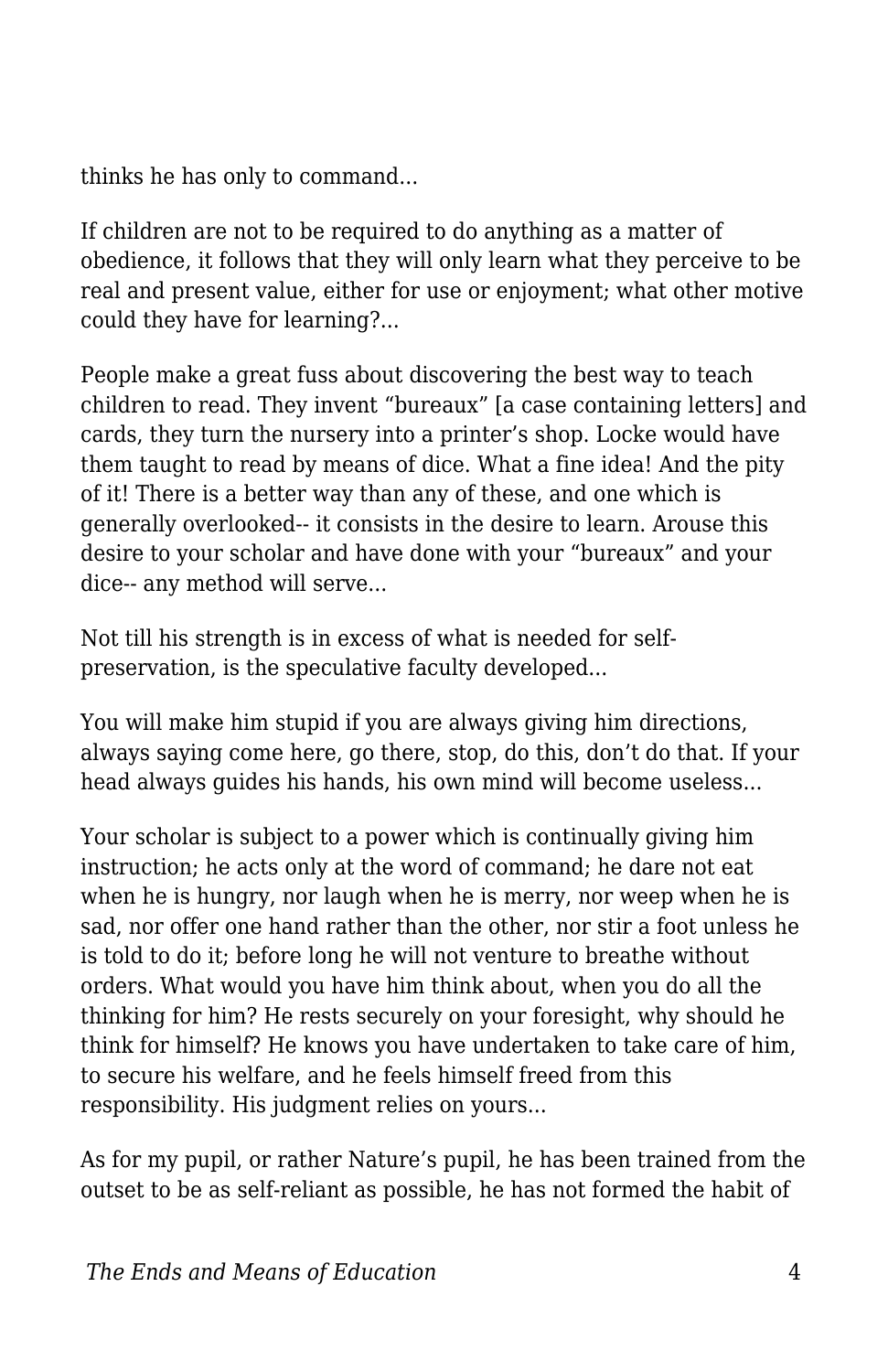constantly seeking help from others, still less of displaying his stores of learning. On the other hand, he exercises discrimination and forethought, he reasons about everything that concerns himself. He does not chatter, he acts. Not a word does he know of what is going on in the world at large, but he knows very thoroughly what affects himself. As he is always stirring he is compelled to notice many things, to recognize many effects; he soon acquires a good deal of experience. Nature, not man, is his schoolmaster, and he learns all the quicker because he is not aware that he has any lesson to learn...

#### **Reflection question**

Rousseau uses the previous paragraphs to set several priorities? What might be the consequences of selecting these priorities?

Young teacher, I am setting before you a difficult task, the art of controlling without precepts, and doing everything without doing anything at all...

When education is most carefully attended to, the teacher issues his orders and thinks himself master, but it is the child who is real master. He uses the tasks you set him to obtain what he wants from you, and he can always make you pay for an hour's industry by a week's complaisance. You must always be making bargains with him... The child is usually much quicker to read the master's thoughts than the master to read the child's feelings...

Our first teachers in natural philosophy are our feet, hands, and eyes. to substitute books for them does not teach us to reason, it teaches us to use the reason of others rather than our own; it teaches us to believe much and know little. Before you can practice an art you must first get your tools; and if you are to make good use of those tools, they must be fashioned sufficiently strong to stand use. To learn to think we must therefore exercise our limbs, our senses, and our bodily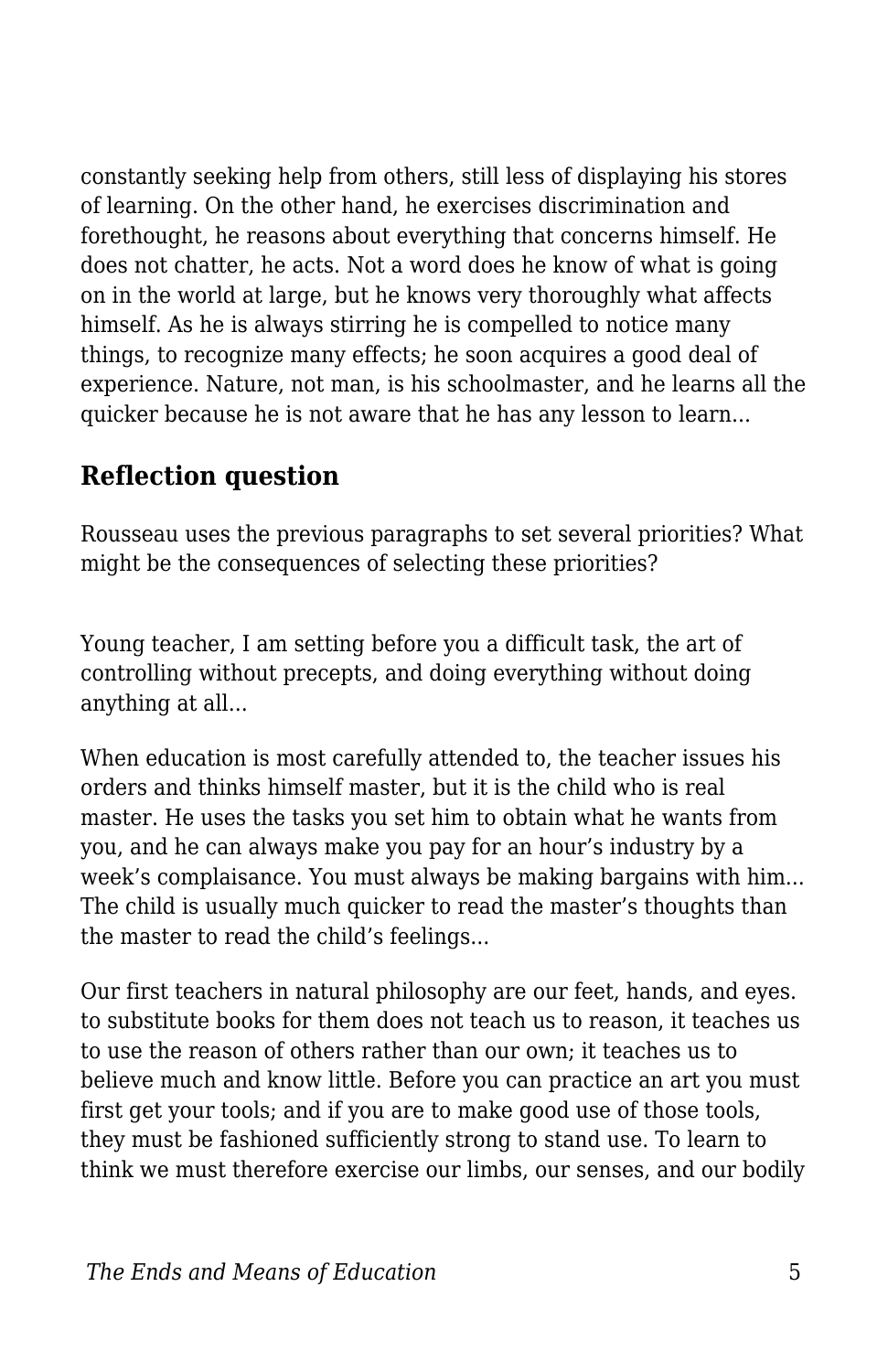organs, which are the tools of the intellect; and to get the best use out of these tools, the body which supplies us with them must be strong and healthy....

Work or play are all one to him, his games are his work; he knows no difference. He brings to everything the cheerfulness of interest, the charm of freedom, and he shows the bent of his own mind and the extent of his knowledge...

Let the senses be the only guide for the first workings of reason. No book but the world, no teaching but that of fact. The child who reads ceases to think, he only reads. He is acquiring words not knowledge.

#### **Reflection Question**

Is there any way of creating a hierarchy of knowledge gained from different sources?

Teach your scholar to observe the phenomena of nature; you will soon rouse his curiosity, but if you would have it grow, do not be in too great a hurry to satisfy this curiosity. Put the problems before him and let him solve them himself. Let him know nothing because you have told him, but because he has learnt it for himself. Let him not be taught science, let him discover it. If ever you substitute authority for reason he will cease to reason; he will be a plaything of other people's thoughts...

I dislike that array of instruments and apparatus. The scientific atmosphere destroys science. Either the child is frightened by these instruments or his attention, which should be fixed on their effects, is distracted by their appearance. We shall make all our apparatus ourselves, and I would not make it beforehand, but having caught a glimpse of the experiment by chance we mean to invent step by step an instrument for its verification. I would rather our apparatus was somewhat clumsy and imperfect, but our ideas clear as to what the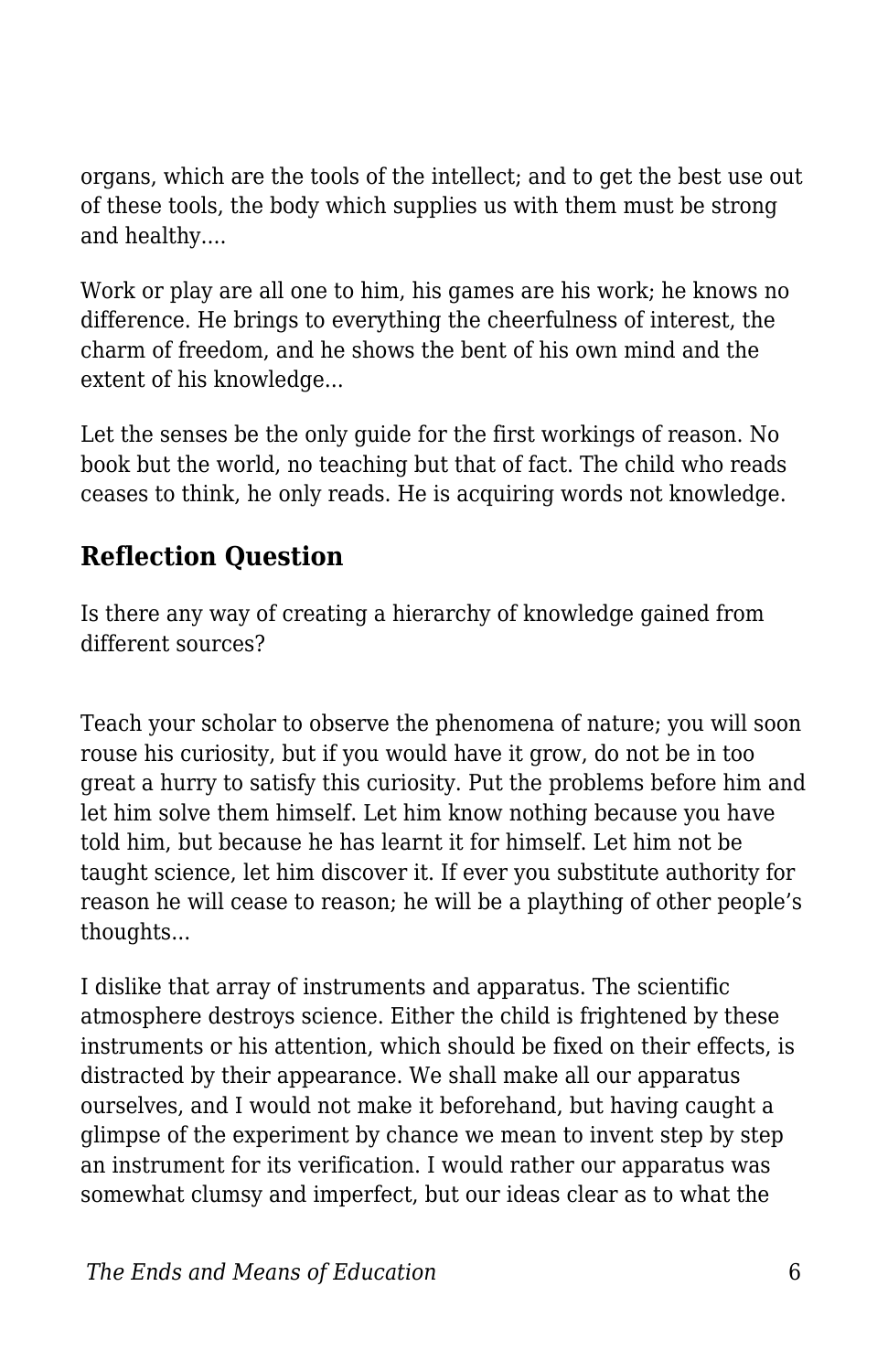apparatus ought to be, and the results to be obtained by means of it... Too much apparatus, designed to guide us in our experiments and to supplement the exactness of our senses, makes us neglect to use those senses... T

he more ingenious our apparatus, the coarser and more unskillful are our senses. We surround ourselves with tools and fail to use those with which nature has provided every one of us...

I do not like verbal explanations. Young people pay little heed to them, nor do they remember them. Things! Things! I cannot repeat it too often. We lay too much stress upon words; we teachers babble, and our scholars follow our example...

He finds it pays best to pretend to listen to what he is forced to hear. This is the practical result of our fine systems of education...

For once more I repeat the risk is not in what he does not know, but in what he thinks he knows...

I hate books; they only teach us to talk about things we know nothing about...

Since we must have books, there is one book which, to my thinking, supplies the best treatise on an education according to nature. This is the first book Emile will read; for a long time it will form his whole library...What is this wonderful book? Is it Aristotle? Pliny? Buffon? No; it is Robinson Crusoe...

Let him think he is Robinson himself; let him see himself clad in skins, wearing a tall cap, a great cutlass, all the grotesque get-up of Robinson Crusoe, even to the umbrella which he will scarcely need. He should anxiously consider what steps to take; will this or that be wanting.

The man who eats in idleness what he has not himself earned, is a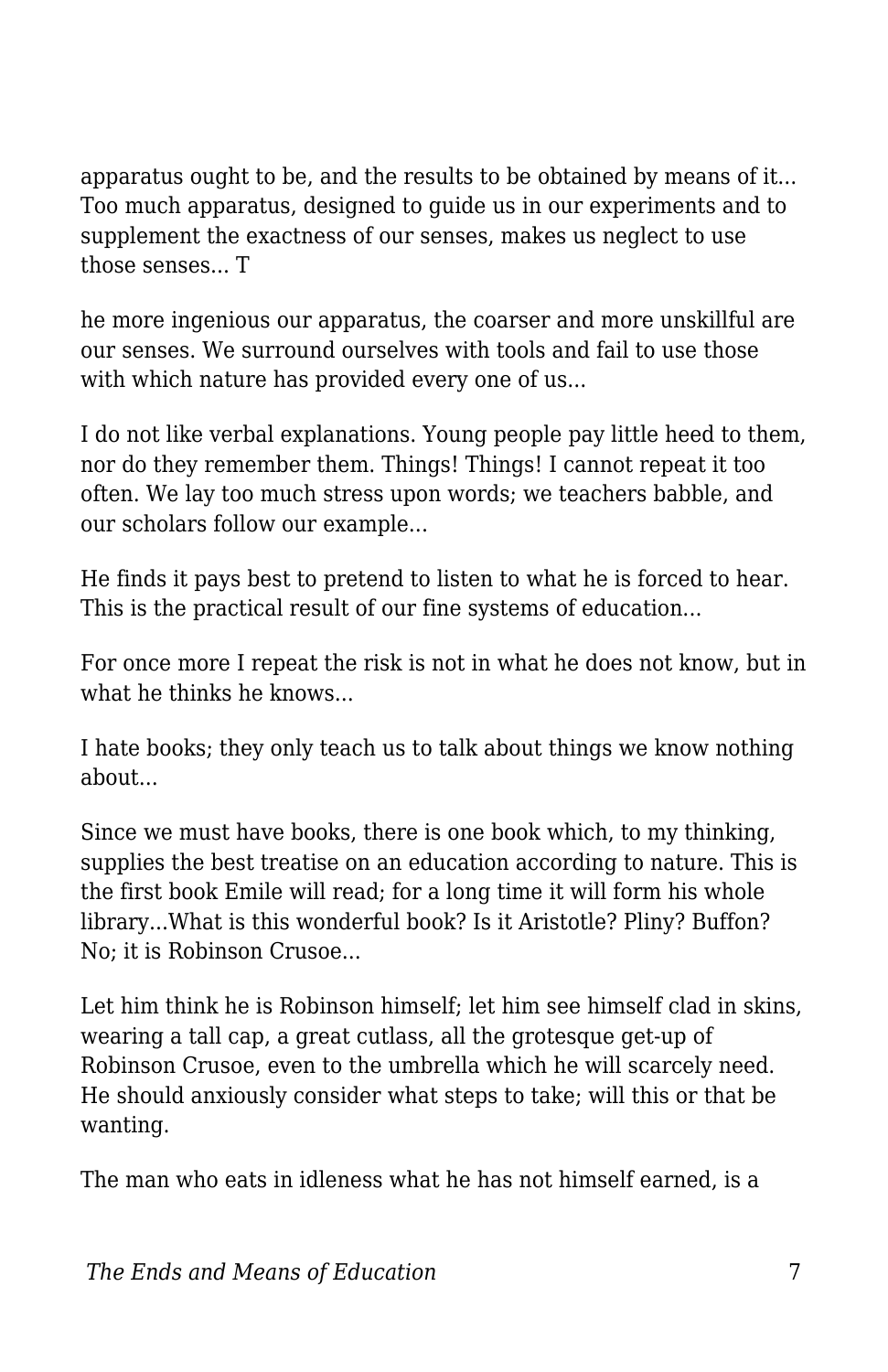thief, and in my eyes, the man who lives on an income paid him by the state for doing nothing, differs little from a highwayman who lives on those who travel his way...

Man in society is bound to work; rich or poor, weak or strong, every idler is a thief. Now of all the pursuits by which a man may earn his living, the nearest to a state of nature is manual labor; of all stations that of the artisan is least dependent on Fortune...

"Learn a trade." "A trade for my son! My son a working man! What are you thinking of, sir?"

Madam, my thoughts are wiser than yours; you want to make him fit for nothing but a lord, a marquis, or a prince; and some day he may be less than nothing. I want to give him a rank which he cannot lose, a rank which will always do him honor; I want to raise him to the status of a man, and, whatever you may say, he will have fewer equals in that rank than in your own...

Learning a trade matters less than overcoming the prejudices he despises...

Work for honor, not for need; stoop to the position of a working man, to rise above your own. to conquer Fortune and everything else, begin by independence. To rule through public opinion, begin by ruling over it....

He must work like a peasant and think like a philosopher, if he is not to be as idle as a savage...

Self-love, which concerns itself only with ourselves, is content to satisfy our own needs; but selfishness, which is always comparing self with others, is never satisfied and never can be; for this feeling which prefers ourselves to others, requires that they should prefer us to themselves, which is impossible. Thus the tender and gentle passion spring from self-love, while the hateful and angry passions spring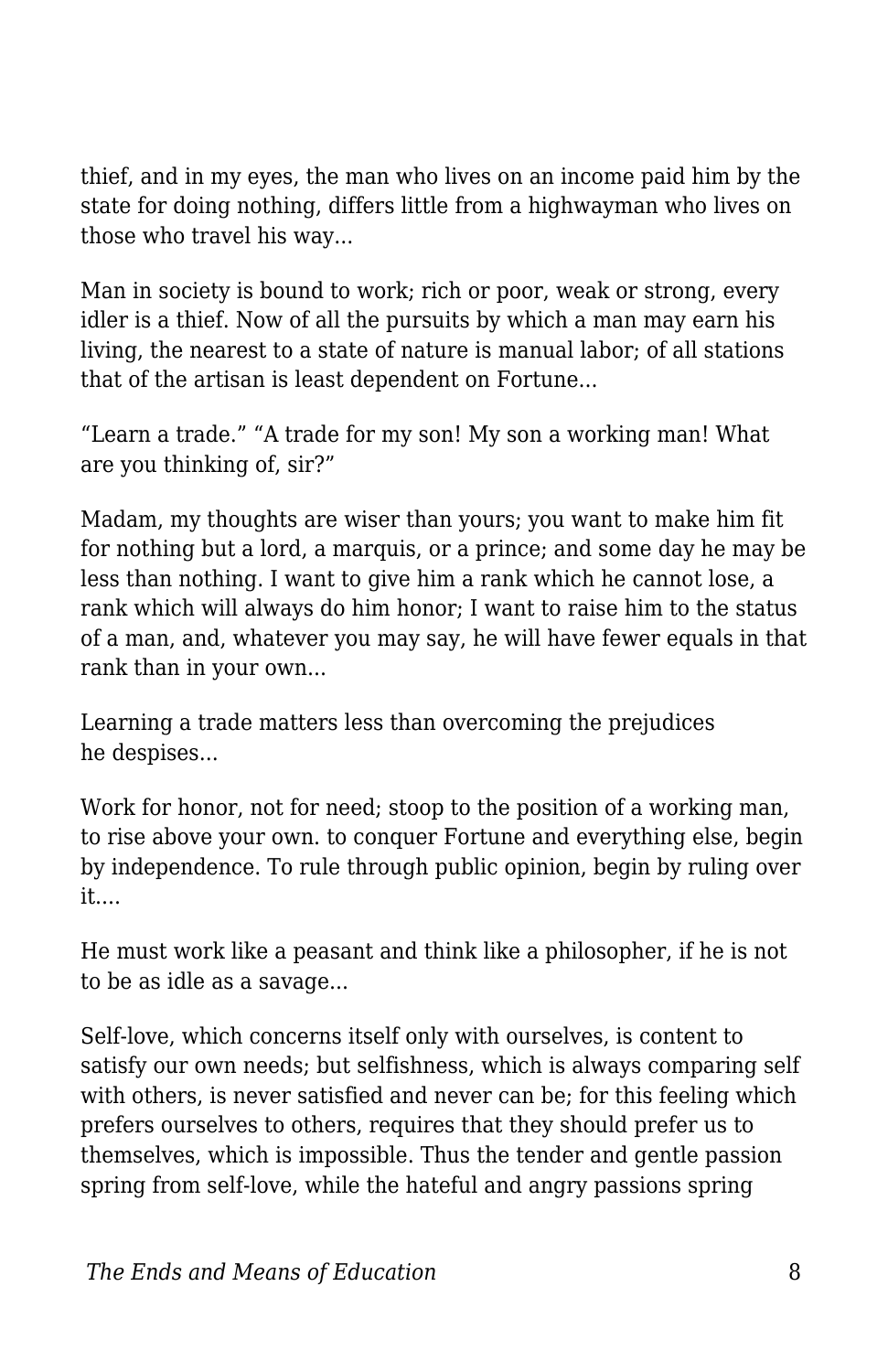selfishness. Have respect then for your species; remember that it consists essentially of the people, that if all the kings and all the philosophers were removed they would scarcely be missed, and things would go on none the worse. In a word, teach your pupil to love all men, even those who fail to appreciate him; act in such a way that he is not a member of any class, but takes his place in all alike: speak in his hearing of the human race with tenderness, and even with pity, but never with scorn. You are a man; do not dishonor mankind...

#### **Reflection Question**

Is it possible to hold these kinds of feelings towards "all men"?

Above all, no vanity, no emulation, no boasting, none of those sentiments which force us to compare ourselves with others; for such comparisons are never made without arousing some measure of hatred against those who dispute our claim to the first place, were it only in our own estimation...

## **Reflection Question**

What are the principle elements of Rousseau's philosophy about the ends and means of education?

# **Attributions**

[A complete copy of this public domain work can be found here.](https://archive.org/details/mileortreatiseo00rousgoog/page/n8) [\[https://edtechbooks.org/-Njr\]](https://archive.org/details/mileortreatiseo00rousgoog/page/n8)

A special thanks to A. Legrand Richards for allowing his abridgment to be published in this book.